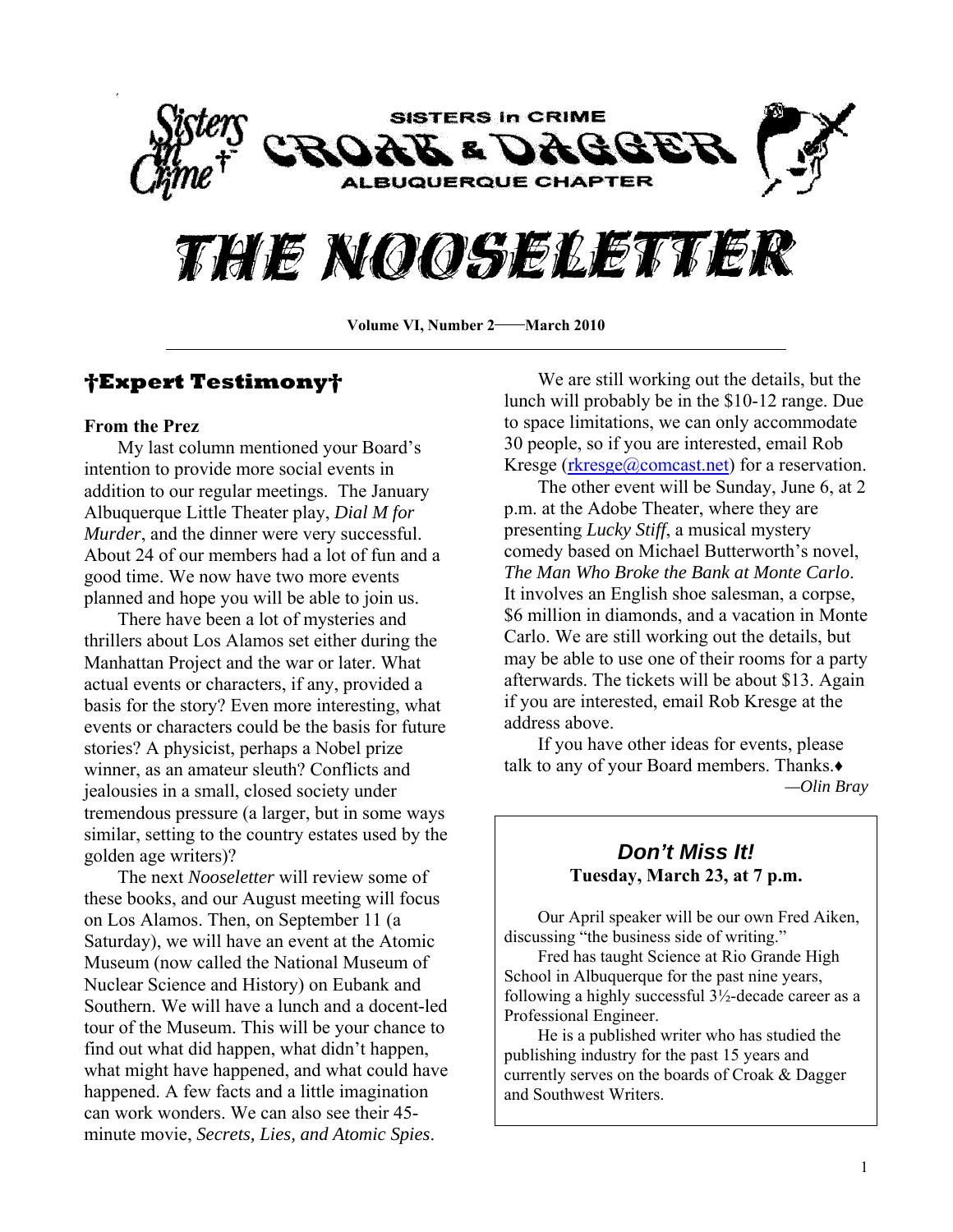The Albuquerque Croak & Dagger chapter of Sisters in Crime welcomes mystery fans, readers, and writers who want to enjoy felonious fun, absolutely criminal companionship and sensational speakers.

"Back by popular demand," our April speaker will be Bob Gassaway on "The Autopsy as Puzzle Solving."

A dead body coming through the back door of the New Mexico Office of the Medical Investigator is a puzzle—each one with medical, social, and legal ramifications. The Forensic pathologists at OMI examine about 3,000 bodies a year to answer two questions: the cause of death and the manner of death. Sometimes the clues are as obvious as a gunshot wound; other times they are as subtle as a full bladder or a few chips of bone.

Bob Gassaway has seen dozens of autopsies and will describe how pathologists solve the mystery of the dead body and how their analyses play into police death investigations.

Bob has been a news reporter and editor, a war correspondent, a paramedic, a volunteer deputy sheriff, a sociologist, and a journalism professor. He now writes mystery novels.

 Meetings are held in the police briefing room of the James Joseph Dwyer Memorial Substation, 12700 Montgomery NE (one block east of Tramway). Unless otherwise noted, programs are free and open to the public.

Sisters in Crime was founded in 1986. *The mission of Sisters in Crime shall be "to promote the professional development and advancement of women crime writers to achieve equality in the industry."* 

 *Our vision is: "Raising professionalism and achieving equity among crime writers."* 

 *And our motto is: "SinC into a good mystery!"* 

**Check Out the Croak & Dagger Website for all your Croak & Dagger information needs.**  www.croak-and-dagger.com

- Upcoming Programs
- 2008 Meeting Schedule
- Membership Form
- Speakers Bureau
- Links to Mystery Websites & Websites for Your Favorite Croak & Dagger Authors
- *The Nooseletter* Archive

#### **IN THE LOOP**

All members are invited to join Croak & Dagger's online Yahoo discussion group. Exchange information about mystery books, movies, and TV shows; share news about local and national mystery events; and participate in occasional online classes. Join in! E-mail moderator Nancy Varian at *[nancy.varian@yahoo.com](mailto:nancy.varian@yahoo.com)* for sign-up instructions.

## *The Line Up*

President/Treasurer – Olin Bray – *[ohbray@nmia.com](mailto:ohbray@nmia.com)* 

> Secretary – Fred Aiken – *[FAAiken@aol.com](mailto:rkresge777@comcast.net)*

Programs/Publicity – Rita Herther – *[RMHerther@aol.com](mailto:RMHerther@aol.com)* 

Membership – Rob Kresge – *[rkresge777@comcast.net](mailto:rkresge777@comcast.net)* 

Website Technical Support Manager – Susan Zates – *[smzates@qwest.net](mailto:smzates@qwest.net)* 

Library Liaison – Pari Noskin Taichert – *[ptaichert@comcast.com](mailto:ptaichert@comcast.com)* 

> Nooseletter Editor – Linda Triegel – *[newsette@earthlink.net](mailto:newsette@earthlink.net)*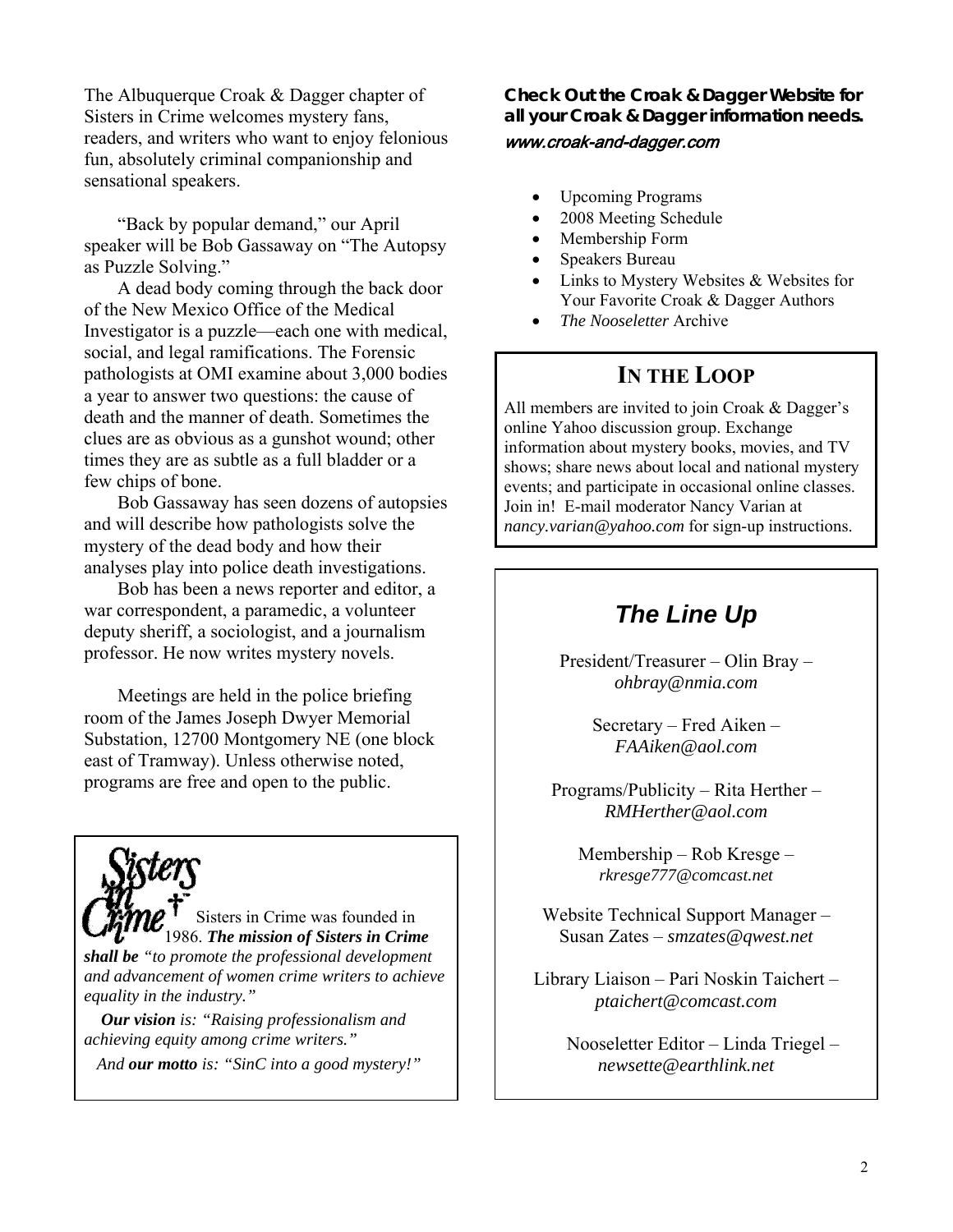## **I Love a Mystery –** *Don't You?*

Here is some more trivia for the mystery lover, thanks to Maxine Hermann of the Delaware Valley chapter of SinC (these quizzes originally appeared in *Belles Lettres*, the newsletter of DVSinC).

- 1. Agatha Christie wrote some non-mysteries over the years, using the pen name:
	- *A. Clarissa Clare*
	- *B*. *Mary Westmacott*
	- *C. Margaret Miller*
	- 2. Two presidential children have mysteries credited to their names. Can you remember one? How about two?
		- *A. Margaret Truman*
		- *B*. *Alice Roosevelt Longworth*
		- *C. Amy Carter*
		- *D. Elliot Roosevelt*

3. The following writers have two things in common. Can you name them? (Okay, this is a toughie, so extra points if you get both.)

- *A. John Steinbeck*
- *B*. *Edith Wharton*
- *C. Earnest Hemingway*
- *D. Edna Ferber*

4. *An Expert in Murder* is a novel by Nicola Lipson, who used a famous British writer as her main character. That writer was:

- *A. Margery Allingham*
- *B. Ruth Rendell*
- *C. Josephine Tey*
- 5. What do Alain Delon, Matt Damon, Barry Pepper, and Ian Hart have in common?
	- *A. They were all friends of author Patricia Highsmith*
	- *B. They were all in a TV version of* Strangers on a Train
	- *C. They've all played Tom Ripley in various media*

6. Many of Martha Grimes's mysteries featuring Inspector Richard Jury are named for and take place in:

- *A*. *Law Courts*
- *B. Pubs*
- *C*. *Universities*

7. Margery Allingham hinted that her private detective was really a member of the Royal Family and so had to use the alias of Albert Campion. What's a "campion"?

- *A*. *A Bell Tower*
- *B*. *An English Game*
- *C*. *A flower*

You won't find the answers in this *Nooseletter*—send your guesses to the editor, and the reader who gets the most correct answers will get a prize at a future meeting. Have fun!

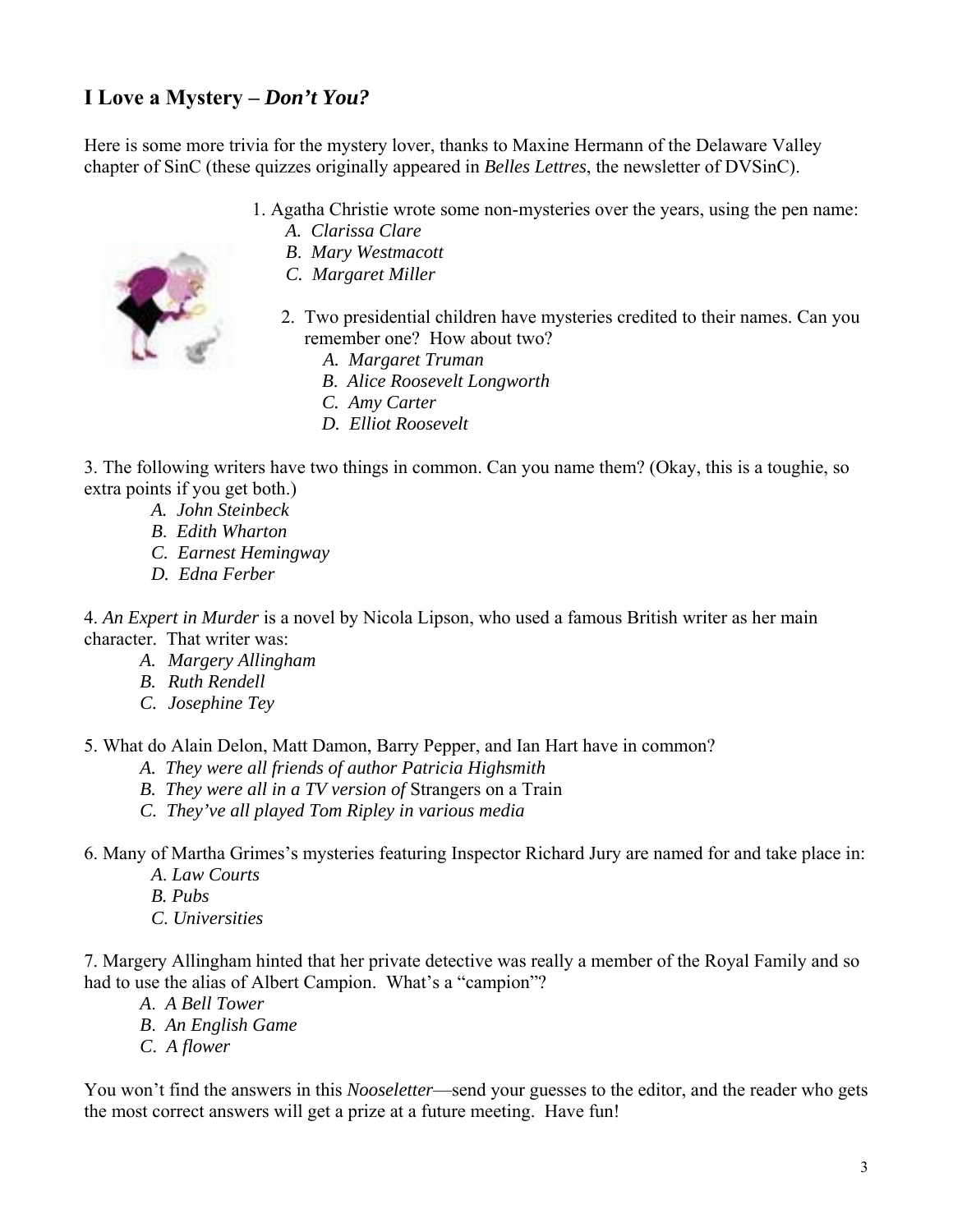## *For Our "Mutual Security"*

José Toro, a former intelligence and criminal investigations officer, was the January Croak & Dagger chapter speaker, and even those of us who don't read, much less hope to write, spy novels were glued to our seats by his stories of real cloak-and-dagger operations—as well as the mistakes often made in intelligence gathering.

 José explained how intelligence works with a circle illustration. At 12 o'clock is "Requirements," or requests from various agencies for information on a specific topic. These requests then go to "Collection" of information at 3 o'clock, which can originate with any government agency. At 6 o'clock is "Analysis," where the information is "supposed" to be put into perspective. José also talked about the effect of politics on intelligence gathering and how political interests can distort content, most famously recently in the case of the reported but never found WMDs in Saddam Hussein's Iraq (interestingly, the subject of a new movie, *Green Zone*). José believes that many of the problems with intelligence occur in "Dissemination" (at 9 o'clock on that circle), at which point the information gathered and analyzed is passed on to the end user.

 Despite the almighty Jack Bauer and other heroes of action thrillers, there are several areas that Intelligence has little control over, particularly the threats of biological weapons, cyber attacks, and the activities of home-grown terrorists. "There are a lot of Tim McVey's still around." (And even some Jihad Janes, apparently.)

 And intelligence still isn't shared equally among agencies with their own agendas. José's employer was the Defense Intelligence Agency, created by Robert McNamara when he was Secretary of Defense under President Johnson with the purpose at the time of trying to consolidate agencies. To the contrary, the National Defense system has mushroomed since McNamara's time, and we saw after 9/11/01 that they're still not talking to each other nearly enough

 Despite all the cooks stirring the broth, clues are missed—the so-called "Christmas bomber" being a recent example. The suspect's own father had reported him to a U.S. consulate as potentially dangerous, "chatter" on intelligence networks had been rife with stories about "some Nigerians" (the suspect was Nigerian) threatening to blow up an airplane, he had recently been to Yemen, known as a training ground of al-Qaeda members, and he paid cash for his airline ticket (common in Africa but also with terrorists). No one ever put all the clues together.

 As we've learned from other expert speakers, José Toro emphasized that most spy fiction is unrealistic, but he does recommend some books as being more accurate than average: John LeCarre's *Tinker, Tailor, Soldier, Spy* (based on the famous Burgess/McLean spy scandal in Britain in the 1960s); David Morell's *Brotherhood of the Rose*; Richard Zakes's *Pirate Coast* (about the military action that generated the phase "shores of Tripoli" in the Marine hymn); and in nonfiction, *Memoirs of a British Agent* by Bruce Lockart. He also recommended an article by Patrick Radden Keefe in the February 8 issue of *The New Yorker*, titled "The Trafficker," about the decades-long battle to catch an international arms dealer.

*[José Toro is a retired lawyer who has worked in intelligence and criminal investigation for the DIA, the Air Force, and the Navy. He is writing a book based on his experience, titled* Mutual Security.]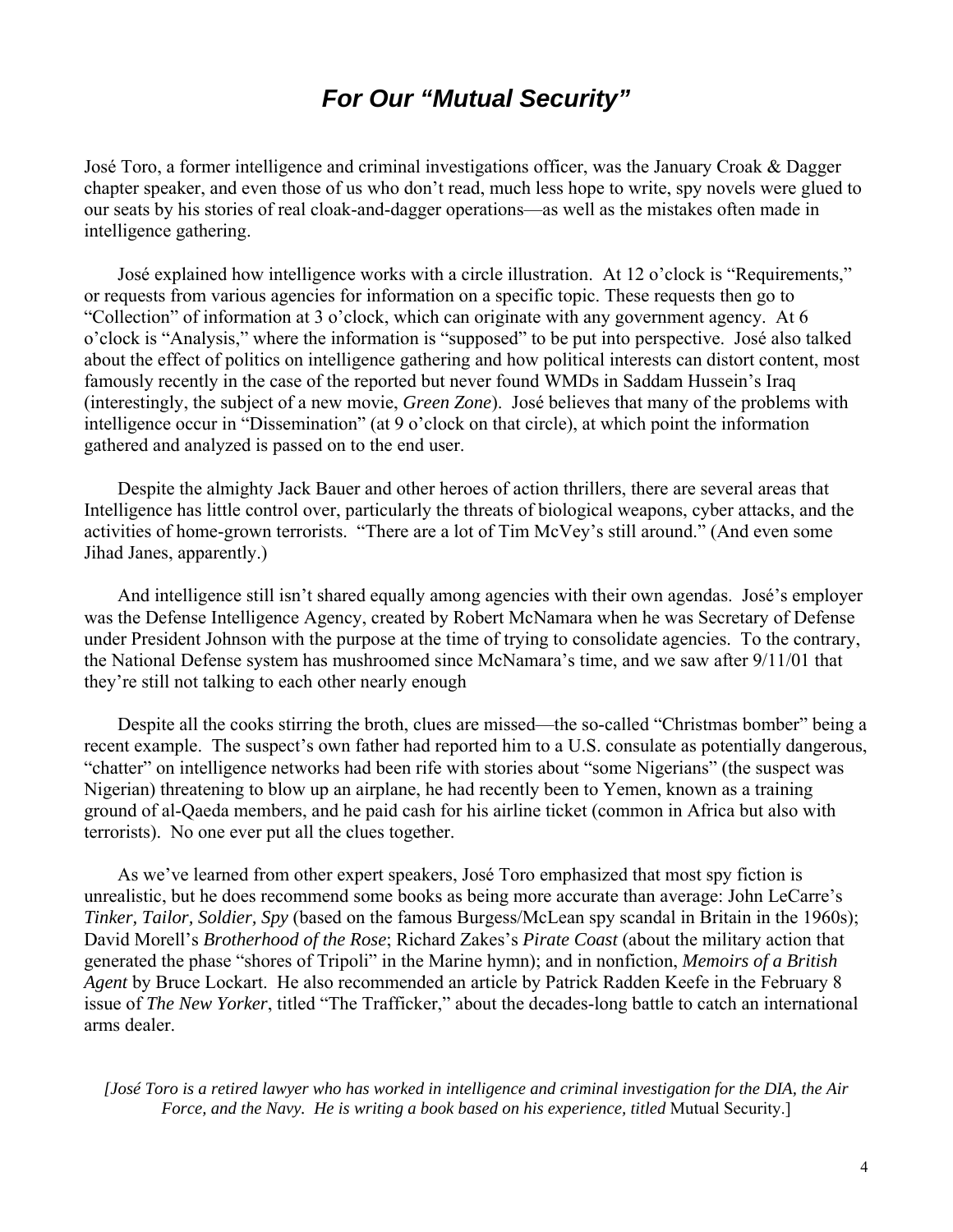## *The Death of the Slush Pile*

#### *The following is excerpted from an article in the Wall Street Journal by Katherine Rosman.*

 In 1991, a book editor at Random House pulled from the heaps of unsolicited manuscripts a novel about a murder that roils a Baltimore suburb. Written by a first-time author named Mary Cahill, *Carpool* was published to fanfare. Ms. Cahill was interviewed on the *Today* show. *Carpool* was a best seller.

 That was the last time Random House, the largest publisher in the U.S., remembers publishing anything found in a slush pile. Today, Random House and most of its major counterparts refuse to accept unsolicited material.

 Getting plucked from the slush pile was always a long shot—in large part, editors and Hollywood development executives say, because most unsolicited material has gone unsolicited for good reason. But it did happen for some: Philip Roth, Anne Frank, Judith Guest. And so to legions of would-be novelists, journalists and screenwriters who held the hope that finding a gem might catapult them from entry level to expense account—the slush pile represented The Dream.

 Now, slush is dead, or close to extinction. Most book publishers have stopped accepting book proposals that are not submitted by agents. Magazines say they can scarcely afford the manpower to cull through the piles looking for the Next Big Thing.

 It wasn't supposed to be this way. A primary aim of the slush pile used to be to discover unpublished voices. But today, writing talent isn't necessarily enough. "These days, you need to deliver not just the manuscript but the audience," says agent Jim Levine. "More and more, the mantra in publishing is 'Ask not what your publisher can do for you, ask what you can do for your publisher.'"

 In 2008, HarperCollins launched Authonomy.com, a Web slush pile. Writers can upload their manuscripts, readers vote for their favorites, and HarperCollins editors read the five highest-rated manuscripts each month. About 10,000 manuscripts have been loaded so far and HarperCollins has bought four.

 As writers try to find an agent—a feat harder than ever to accomplish in the wake of agency consolidations and layoffs—the slush pile has been transferred from the floor of the editor's office to the attaché cases of representatives who can broker introductions to publishing, TV and film executives. The result is a shift in taste-making power onto such agents, managers and attorneys.

 Still, discoveries do happen at agencies, including the biggest publishing franchise since *Harry Potter*—even though it basically took a mistake to come together. In 2003, an unknown writer named Stephenie Meyer sent a letter to the Writers House agency asking if someone might be interested in reading a 130,000-word manuscript about teenage vampires. The letter should have been thrown out an assistant didn't realize that agents mostly expected young adult fiction to weigh in at 40,000 to 60,000 words. She contacted Ms. Meyer and ultimately asked that she send her manuscript. The manuscript was passed on to an agent, who signed Ms. Meyer, and sold *Twilight* to Little, Brown. The most recent sequel in the series, *Breaking Dawn*, sold 1.3 million copies the day it went on sale in August 2008. The latest film grossed more than \$288 million in the U.S.

 Book publishers say it is now too expensive to pay employees to read slush that rarely is worthy of publication. At Simon & Schuster, an automated telephone greeting instructs aspiring writers: "Simon & Schuster requires submissions to come to us via a literary agent due to the large volume of submissions we receive each day. Agents are listed in *Literary Marketplace*, a reference work published by R.R. Bowker that can be found in most libraries."

> Printed in The Wall Street Journal, page W1, 1/22/10. [For](http://tinyurl.com/yflozta) the full text, go to: *http://online.wsj.com/article/SB10001424052748703414504575001271351446274.html*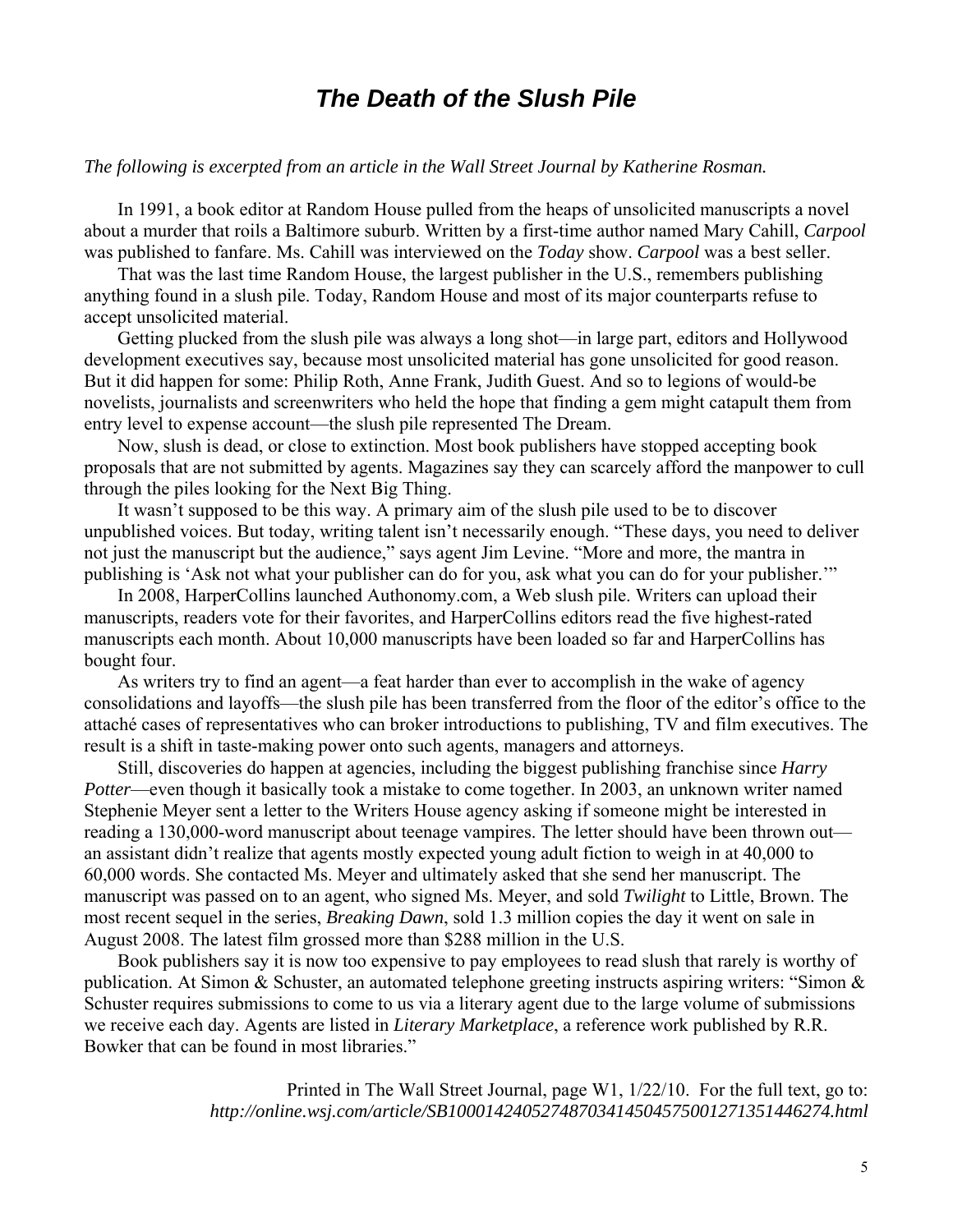### *Dick Francis 1920-2010*

The following is excerpted from an article by Stanley Reynolds (for the full text, go to [www.guardian.co.uk\)](http://www.guardian.co.uk/)

 Dick Francis was a unique figure, a champion steeplechase jockey who, without any previous apparent literary bent, became an international bestselling writer, the author of 42 crime novels, selling more than 60 million copies in 35 languages.

 Right from the start, with *Dead Cert* in 1962, the Dick Francis thriller showed a mastery of lean, witty genre prose in an American style that many clever people in England had attempted to reproduce without much success, and it was a wonder how a barely educated former jump jockey was able to do the trick with such effortless ease. People said his highly educated wife wrote the books for him. It was a mystery that was never satisfactorily solved.

 The most dramatic incident in his racing career was also a mystery. In the Grand National at Aintree in 1956, his mount Devon Loch, the Queen Mother's horse, had jumped all the fences and, only 50 yards from the finish, without another horse near him, suddenly collapsed and was unable to continue. There was no question of Francis, like a crooked jockey out of one of his own books, having pulled the horse.

 In 1957 it was suggested that Francis had suffered too many injuries in falls and should quit racing while he was ahead. Francis was shattered by this oblique dismissal by the Queen Mother, for whom he had a rather old-fashioned reverence. He asked what he was to do for a living and was told that something always turned up. Francis had wept when Devon Loch fell and he wept again, walking away through Hyde Park. "I nearly flung myself into the Serpentine, I was so depressed," he said, years later.

 Born in the Pembrokeshire village of Lawrenny, Francis came from a line of farming gentry and horsemen. He went to a one-class village school, attending on average only three days a week and riding the rest of the time. When the war came, he joined the RAF as an aircraftman and served in the Western Desert. He never flew in combat, and his lack of schooling gave him trouble with navigation.

 In 1947, he married Mary Brenchley. A well-off middle-class girl whose main interest was the theatre, she also worked as a publisher's reader. The story goes that Dick and Mary went to see a murder mystery at the Oxford Playhouse and came away thinking they could do better. Be that as it may, Dick produced *Dead Cert* and gave it to Michael Joseph because he had ridden horses for the publisher.

 Dick and Mary had a very close and happy marriage, spending seven months of the year travelling and researching, and five months writing the novels. Once Francis was under way, a book appeared every year in time for Christmas. They were all bestsellers, both in Britain and North America. Francis won several gold and silver dagger awards from the Crime Writers' Association and in the US he was made a Mystery Writers of America Grand Master.

 The books were unusual in the genre because they did not have a hero like Holmes or Poirot to win the love of the reader. Only Sid Halley, an injured jockey turned detective, makes repeat appearances, in *Odds Against* (1965), *Whip Hand* (1979) and *Come to Grief* (1995). The Francis tales are told in the first person, and the hero/narrator, whether an ill-educated jockey or the son of an earl – Lord Henry Grey in *Flying Finish* (1966) – were always the same upstanding character, all men with a secret sorrow. When asked about his damaged heroes, Francis said he had "to have something to fill up the pages".

 After Mary's death in 2000, when no new crime novels appeared, it looked as if Mary might really have written them. But then, six years later, Francis came out of retirement to produce *Under Orders*, which had all the old Francis flavour, followed by *Dead Heat*, then *Silks* (2008) and *Even Money* (2009). Much of the research for the novels was done by Francis's son Felix; his other son, Merrick, was a racehorse trainer and then ran a horse transport business which was the background for the 1992 book *Driving Force*. They both survive him.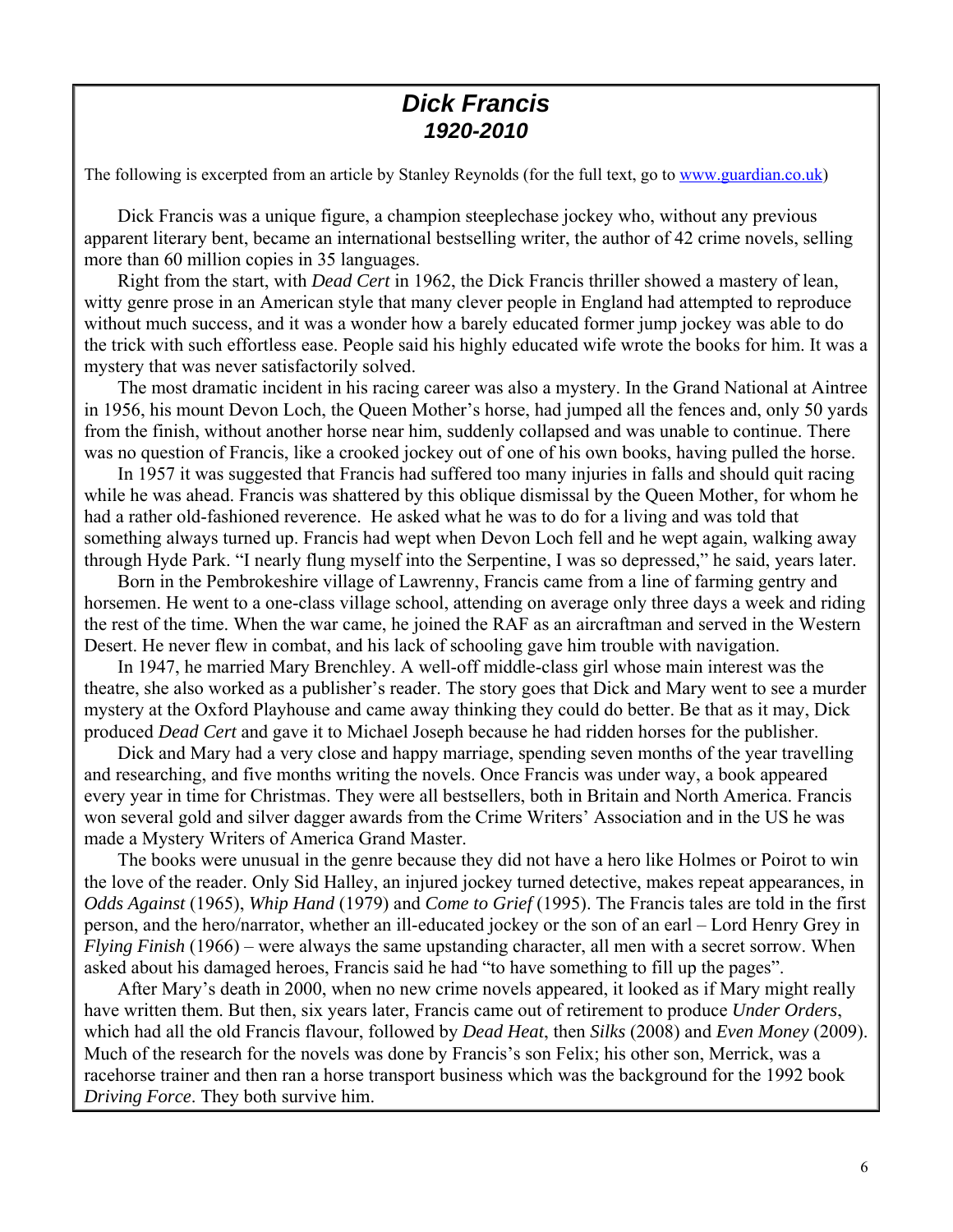## **ROB'S RANDOM SHOTS**

This issue I present two international police procedurals, both written in first person, which are exhausting and disturbing to read, but ultimately worthwhile. Both have won multiple awards.

#### **March Case File Number One**

*Child 44* by Tom Rob Smith, Grand Central Publishing, New York, 2008, 436 pp (HC).

 This is not an easy review to write. It was not an easy book to read. I picked it up last fall from the chapter book exchange and have returned it there since in the hope that some of you may read it. It's cheaper in mass market paperback.

 You'll like it if you enjoyed Martin Cruz Smith's *Gorky Park*. It transcends the mystery genre and will stand the test of time as literature.

 It wasn't an easy book to read because it's darker than *Gorky Park*, more reminiscent of Solzhenitsyn's four-volume *Gulag Archipelago*. In a nutshell, it's based on the case of real-life Russian serial child killer Andrei Chikatilo.

 After a chilling prologue in the faminedevastated Ukraine of the 1930s (a famine engineered by Stalin), the story opens in 1953 Moscow, where we meet Great Patriotic War hero and militia officer Leo Demidov, as he pursues the interests of the state in tracking down its enemies.

 Smith takes plenty of time to build up the totalitarian setting, where fear and paranoia reigned, and reason was a luxury unavailable to the state. If you were a suspect, you were guilty, since the state did not make mistakes. And there were no murderers, just enemies of the state. Demidov is a rising star in the MVD (state security) and Smith shows the privileges his family enjoys due to his position, and the precariousness of his position as a jealous underling plots to destroy him.

 After he refuses to denounce his wife as an American sympathizer in a charge trumped up by that underling, Leo is demoted and sent with his wife Raisa to an industrial town in the

middle of nowhere. Here he links the story of a murdered child to a similar case he encountered in Moscow just before his demotion. He hears of a few more such cases and wonders what connection there can be. Each—boy or girl—is killed, has an organ removed, and is left with a string around one ankle and a mouthful of dirt.

 Despite his own and his family's precarious political position, he's able to enlist allies, at great risk to themselves, and pursues the case to other locales. This draws the attention of his former subordinate in Moscow and a race against time ensues.

 The only flaw in this otherwise extraordinary debut novel is the motive of the murderer (we see a couple of killings from his perspective—not for the squeamish) and his connection to Leo. Beyond that preposterous coincidence, this is a highly worthwhile read and Smith has already published a sequel, *The Secret Speech*. I know I'm going to read that one, too. ♦

—Rob Kresge (*[rkresge777@comcast.net](mailto:rkresge777@comcast.net)*)

**Key:**  PB = Paperback  $TP = Trade$  paperback HC = Hardcover

#### **March Case File Number Two**

*In the Woods* by Tana French, Penguin, New York, 2008, 464 pp (PB)

This book was awarded the Best First Novel of 2008 prize by the Mystery Writers of America. In contrast to the above novel, this one involves the Irish police. Like *Child 44*, it's told in an effective and engaging first person voice by the lead detective, Rob Ryan.

 The settings couldn't be more different. Contemporary Ireland is portrayed as a bright, sunny, generally fear-free place, but extraordinarily atrocious crimes require a huge amount of resources and take a life-changing toll on the cops who work such cases.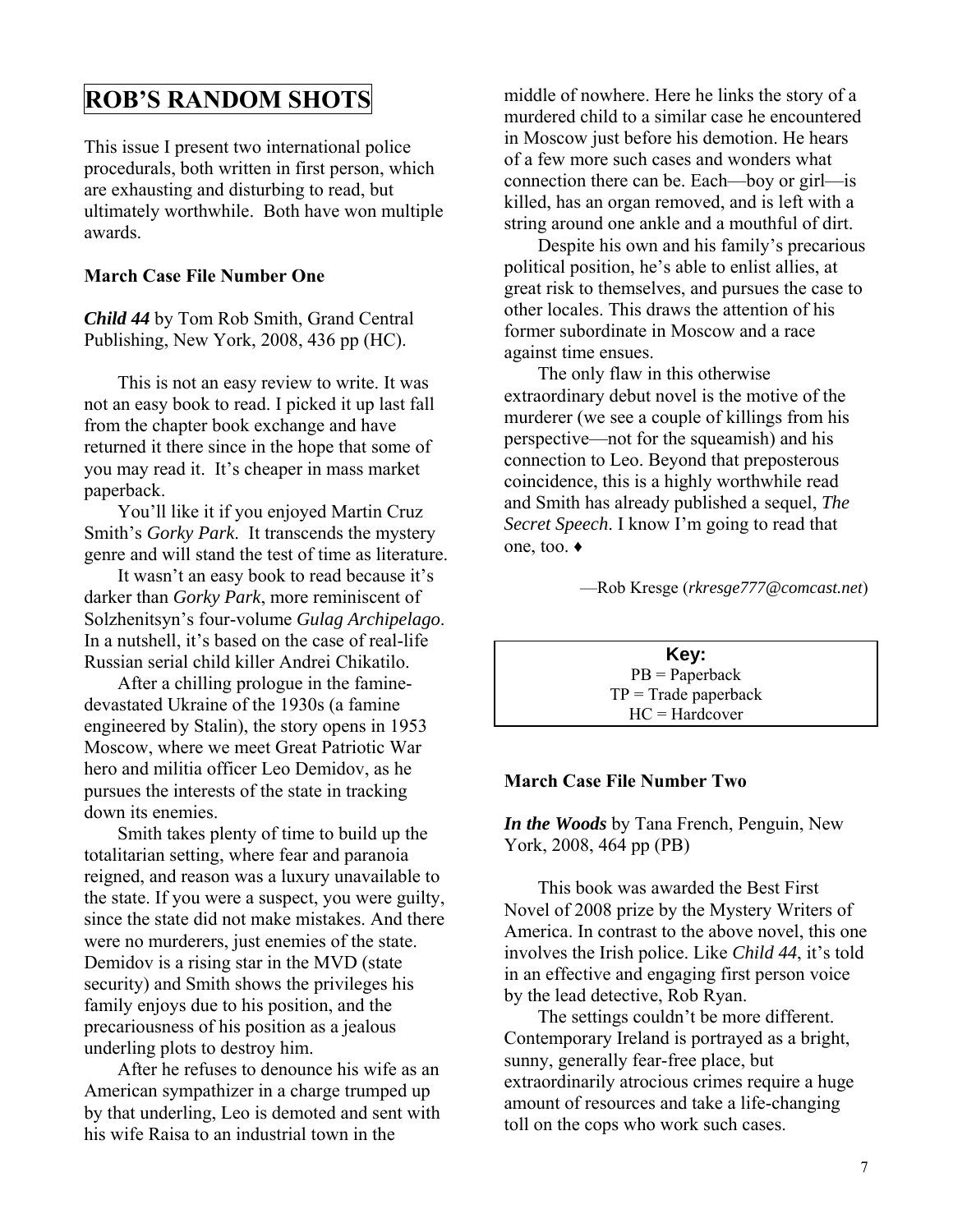The crime at the heart of this story is the murder of a 12-year-old Katy Devlin at an archeological dig in the Dublin suburb of Knocknaree. But there's some question throughout that it may be the work of a serial killer. In the same woods in 1984, two children of similar age disappeared and were never accounted for.

 The survivor of that incident was traumatized 12-year-old Adam Ryan, who moved away, went to school in England, returned to Ireland using the first name Rob, and has risen to be a crack



detective in Dublin's Murder Squad.

 Ryan's secret (only his partner, Cassie Morgan knows his connection to the earlier crime) puts him in a unique position during this investigation and perhaps in all of mystery fiction. We get to see how the Irish police handle crime scene management, forensics, questioning of witnesses, and how case team members interact. Rob and Cassie, and helper Sam, conduct a highly professional investigation, which gets nowhere and bogs down.

 The murdered girl was one of three daughters of a political activist who's trying to get a planned highway diverted around the Knocknaree woods. Was the crime connected to developers' plans for the area? To the young archeological staff? Rob's halting and incomplete memories of that day 25 years earlier provide no insight.

Rob and Cassie have been friends outside the office but have carefully avoided any romantic relationship. When that changes, the case quickly slides into chaos. When they eventually achieve a breakthrough and isolate the actual killer, their relationship and the revelation of Rob's connection to the old case disrupt the Squad's ability to secure legally binding confessions and the team dissolves in mutual recriminations.

 Not your usual police procedural in which super-intuitive *Law and Order*-types always get their man, but this is an elegant and promising first novel that you should read.

There's no gore and no child molestation, so the squeamish need not be put off.

 Only the last few pages, like the denouement of *Child 44,* disappointed me. I think this book takes a realistic look at the pressures of police work and accurately depicts how not every case gets wrapped up neatly.**♦**

—Rob Kresge (*[rkresge777@comcast.net](mailto:rkresge777@comcast.net)*)

*Seven Days at Oak Valley*, by Ruthie-Marie Beckwith. ABQ Press, 2009, \$14.95

 Ruthie-Marie Beckwith creates a most unusual amateur sleuth in *Seven Days at Oak Valley*. Tony Ervin is a resident (aka inmate) of Oak Valley State Training School and Hospital, a mental retardation facility in Tennessee. The story takes place in 1978.

 Tony isn't totally disabled, and because he has lived at Oak Valley most of his life and the staff trust him, he has been assigned tasks like delivering mail that give him access to most of the hospital. And the parts he isn't given access to he finds his own way into.

 A series of mysterious deaths begins with one of the staff doctors, which doesn't affect Tony greatly—the divide between residents and doctors is too wide—but when a pal of his dies equally mysteriously, Tony starts to wonder. Then he starts to surreptitiously investigate and discovers clues to several suspects and motives.

 It's a little difficult to sort out the long cast of characters in *Seven Days at Oak Valley* until a good third of the way into the book, and Tony doesn't take center stage quickly enough. In fact, the first few pages are taken up with rather amateurish descriptions of minor characters, when Tony should have been introduced first. Letting us see the others through his eyes, at least when we first encounter them, would have made for a smoother narrative.

 However, once the clumsy first few chapters are out of the way, the plot picks up pace and people and events straighten themselves out as we get to know Tony and his friends, as well as the powers-that-be at Oak Valley who are (not surprisingly) at the top of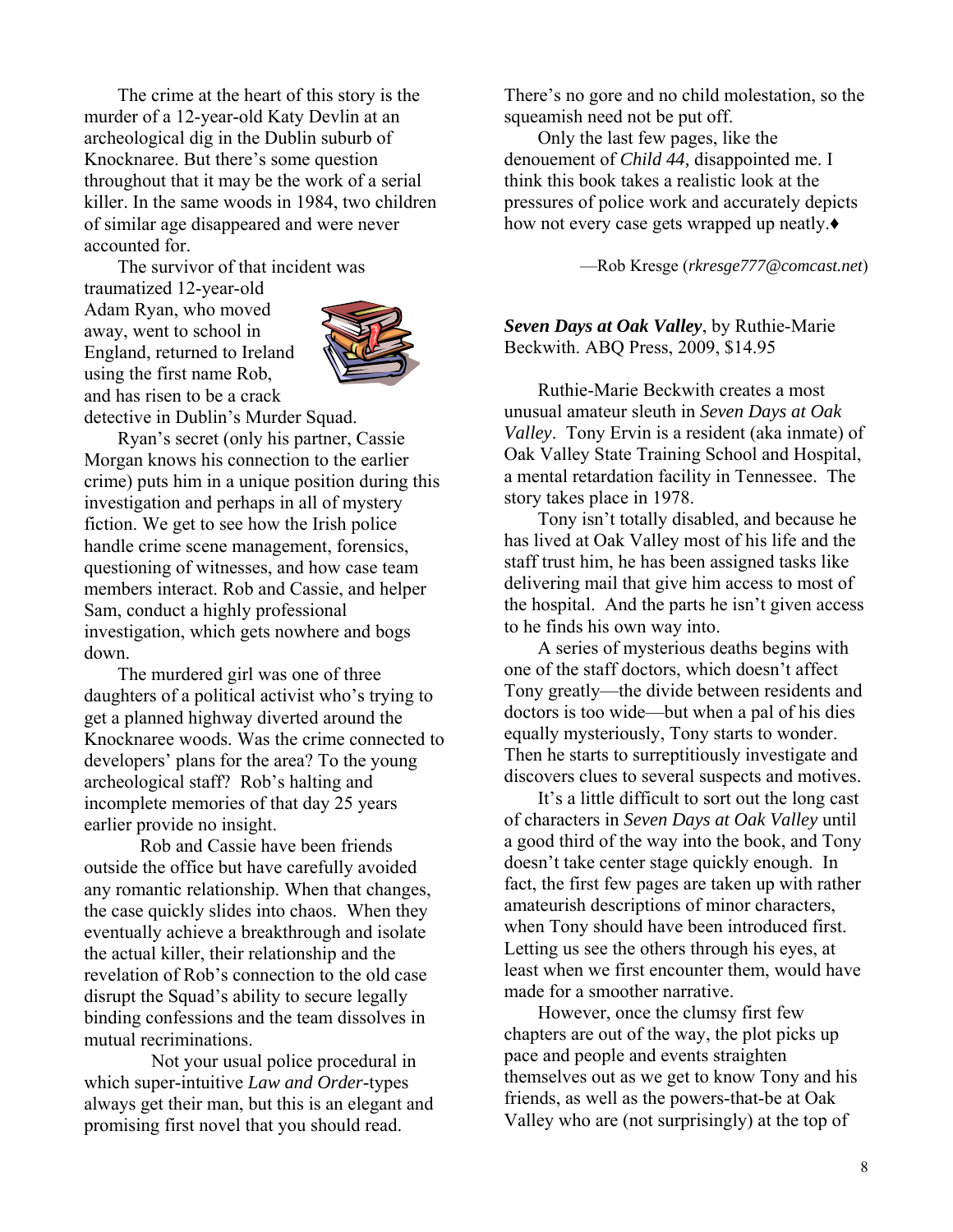the bad-guy list. The local sheriff finally starts to listen to Tony, and although the identity of the killer becomes all too obvious early on, we've gotten interested enough in Tony by then to root for him.

 Alas, it's hard to see where Tony could go from here as a series character, but *Seven Days at Oak Valley* is recommended as a glimpse into this unique character. **♦**

—Linda Triegel (*[ljt23@earthlink.net](mailto:rkresge777@comcast.net)*)

## *Did you know…?*



According to *Murder Ink* ("perpetrated by" Dilys Winn, Workman Publishing, 1977), the term "private eye" originated, not as an abbreviation of "private investigator," but with the Pinkerton's National Detective Agency. The "Pinks" were a combination of today's Secret Service, FBI, and CIA, and their trademark was a large, unblinking eye—the eye that never sleeps. Allen Pinkerton himself got into the writing business, hiring a series of writers to perpetuate the ever-seeing eye myth in a series of novels published under his name.

#### *Talking About Detective Fiction* by P.D. James, Alfred A. Knopf, 2009, 198 pp (HC)

 P.D. James, born in 1920, grew up during the Golden Age of mysteries, reading Agatha Christie, Dorothy L. Sayers, and the other classic mystery writers, and then started writing mysteries herself. She has written at least 20 books and in 2008 was inducted into the International Crime Writing Hall of Fame. Television adaptations of her novels have occupied multiple seasons on PBS.

 In *Talking About Detective Fiction* James provides her perspective on the genre and authors who made it what it is today—and are continuing to make it what it will be tomorrow. She starts at the beginning with *The Moonstone*, Caleb Williams, and Sherlock Holmes—good stories but not necessarily respected literature at the time.

 The genre flowered in its Golden Age under a set of widely accepted, if informal, rules. The story was set in a relatively isolated environment, often a small village or manor house, and had a limited set of characters. A crime, usually a murder, created a disturbance that had to be set right. The focus of the story was the puzzle, solving a murder that was very tidy, un-bloody, and often off the page. The author played fair and let the reader know everything the detective knew. In the end, the murderer was caught, justice prevailed, and balance was restored. The plot was the key and the characters were rarely developed, except perhaps for the series protagonist.

Since the Golden Age pattern worked so well and was so popular, it survived for decades. However, during the same period came what James describes as the very different, darker noir "mean streets" mysteries from Raymond Chandler and Dashiell Hammet that were popular in America. Clearly, Miss Marple and even Peter Wimsey lived in a very different world and had a different perspective on it than Sam Spade and Philip Marlowe.

 Following WWII the mystery genre exploded into many subgenres as new (and some older) writers rejected the Golden Age's rules and constraints. For example, character development became more important, in some cases becoming equal to or even more important than plot. Plots became more realistic. As James points out, many Golden Age plots were elaborate to the point of being unworkable—she specifically mentions Christie's *Death on the Nile* and *Murder on the Orient Express*. However, being unworkable does not mean they were not interesting, well thought-out puzzles and very entertaining reading. "Agatha's best work," she says, "…As writing… is not distinguished, but as story it is superb."

 James's book probably won't change anyone's broad outline of how the mystery genre has developed. If anything, she tends to confirm our conventional wisdom about this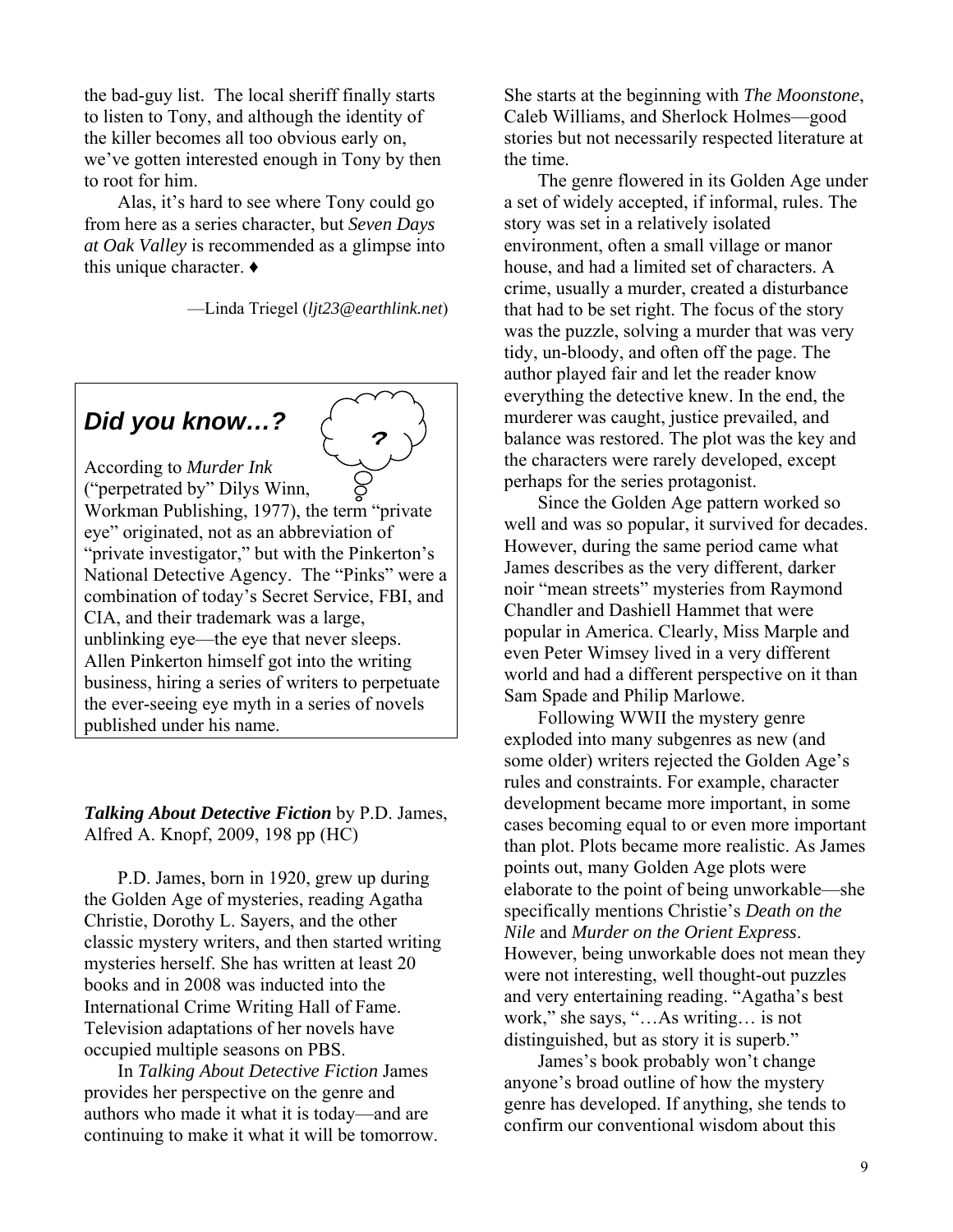history. However, she does it with examples and stories about both the authors and their books. Her stroll through the genre is both insightful and interesting. It is a good read that most mystery fans and authors will enjoy and learn from. **♦**

—Olin Bray (*[ohbray@nmia.com](mailto:ohbray@nmia.com))* 



*Alfred Hitchcock: The Legend Begins*. Mill Creek Entertainment Legends Series #20 (4 DVDs).

 You never know what you're going to find in the \$5 DVD bin at Walmart, but it pays to browse occasionally among the teen movies, chick flicks, and CGI fantasies. It was there that I found this compilation of Hitchcock movies from the 1920s and 1930s—some classics, some oddities, all in black-and-white, including a couple of episodes of the Master's TV show from the 1950s.

 I've yet to watch them all, but the best so far are probably *Sabotage* (1936) and *The Lady Vanishes* (1938), although it was interesting to see, even in a poor print, the silent film that made Hitchcock known as a director for the first time. *The Lodger*, roughly based on the Jack the Ripper murders, is suspenseful and clever (I hear now and then about a remake, but have yet to see it in theaters).

 Six other silents include *The Manxman*, one of the oddities. Not a murder mystery, but plenty of suspense in a tale of two men who love the same woman, much to the distress of all three. The talkies also include the classic *39 Steps* with Robert Donat (still better than the recent *Masterpiece* version, which left out all the good bits…like the handcuffs), the original *Man Who Knew Too Much,* and *Secret Agent*, based on *Ashenden*, the Somerset Maugham story about espionage in World War I, starring a very young and elegant John Gielgud. **♦**

—Linda Triegel (*[ljt23@earthlink.net](mailto:rkresge777@comcast.net)*)

#### *Please Silence your Plot Device*

 Mystery fans often lament the rise of cell phone technology as harming the traditional mystery. True, David and Maddie don't have to find pay phones any more; modern detectives need never be out of touch.

 But modern technology gives as much as it takes away. New Mexico PIs often find they can't always get a cell phone signal. How about if your heroine is hiding from the killer in a darkened backstage and her cell phone rings in her purse? What if she were able to make it ring to draw the killer into a trap?

 A couple of years ago, police used this new technology to solve an arson case. Homes in a new housing development near Baltimore were set afire in the middle of the night. Who did it? Environmentalists upset that the homes bordered a state wildlife refuge? Nearby property owners upset that low-income housing was being built close to their expensive homes? The construction company called all its security personnel to alert them to the fire, including those off-duty. Phone records showed that one member was not roused in his home, as he claimed. The tower that handled the call to his cell phone was only a half mile from the blaze.

 Has anybody else out there learned anything that mystery writers might use as a plot device? Share it with the *Nooseletter* editor and she'll let all of us know about it.

—Rob Kresge (*[rkresge777@comcast.net](mailto:rkresge777@comcast.net)*)

#### **March 24-27, 2011**

*Left Coast Crime—The Big Chile*, La Fonda Hotel, Santa Fe, NM. Left Coast Crime comes to the City Different! Guests of Honor: Steve Havill, Margaret Coel; Toastmaster: Steve Brewer. Information: [www.leftcoastcrime.org/2011](http://www.leftcoastcrime.org/2011) or coordinator Pari Noskin Taichert's blog, [www.murderati.com.](http://www.murderati.com/) Sign up by March 14, 2010, for the best rate—and watch this space!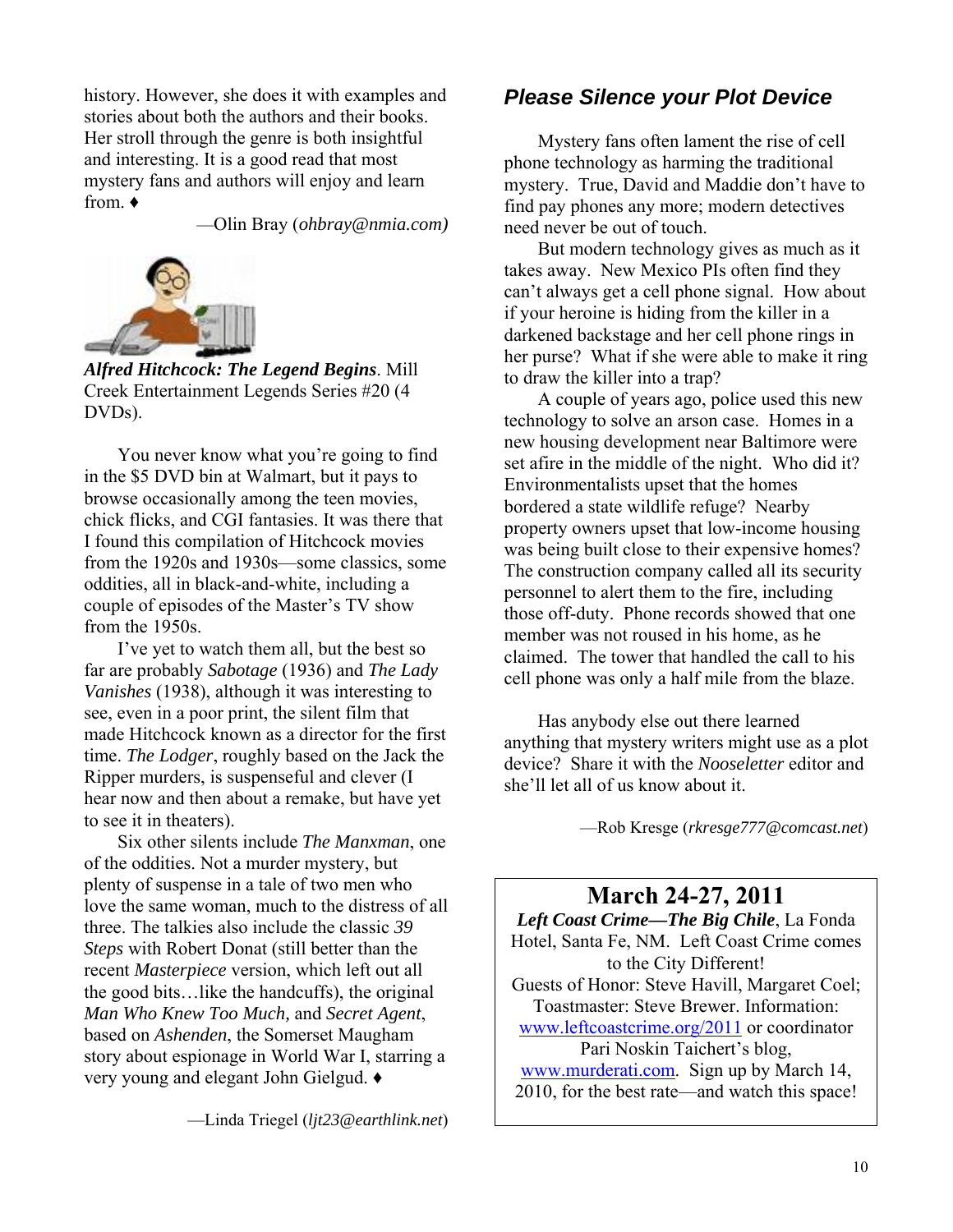## *Why a Critique Group?*

Writers want to write better. Writers want to get published. Writing may be a lonely activity, but sooner or later we have to connect with readers, and one way to know what readers want is to connect with some who are willing to read your book before it's published and help you make it better.

This doesn't mean asking your mom or best friend to read your manuscript. They'll love it. Or if they try to be "objective," they won't be able to tell you why they like one part more than another. So what you need is another writer—or two or three—with whom you can meet regularly and exchange specific suggestions about why your character wouldn't behave that way, why it's hard to tell what's going on in this scene, why the dialogue doesn't sound "real," and how to fix it. Writers all go through the same process, and while we may not be able to see problems in our own work, we can see it in a ms. we haven't slaved over. And, incidentally, analyzing someone else's work helps you with your own.

Find or form a critique group by e-mailing all the writers you know, putting notices up at the library, or taking an ad in your *Nooseletter* (they're free!). The ideal critique group consists of no more than four members. It meets at a neutral location, such as a coffee shop or a library meeting room, so that no one is distracted by playing host. At the first meeting, establish a format—schedule of meetings, how to distribute copies of manuscripts; time limits for comments, etc., even whether communicating online would work better for most members. Here are some other things to look for:

- Everyone is at roughly the same level of writing ability, although the leader/moderator may be at a more advanced level and/or experienced in critiquing.
- Everyone is interested in roughly the same kind of writing, which can be a broad category like genre fiction, or more specific, such as cozy mysteries.
- Everyone should be willing to attend regular meetings, no more than a month apart.

Attend your critique group expecting friendly constructive criticism, not unanimous praise. **Don't:**

- Argue. On the other hand, don't feel you have to accept every suggestion. Just think about them.
- Read aloud. Provide everyone with a copy of 10-12 pages of your novel or a short story or article to be read and annotated before the next session. Your ultimate reader will be looking at the page, not listening to you read it.
- Explain what you meant. You meaning should be clear from what you wrote. Your future reader can't read your mind, only your words.
- Get hung up on correcting someone's grammar or punctuation. Note the corrections on the page, not out loud.

**Do:** 

- Write down comments that seem useful. Ask for an explanation if you don't understand another member's comment.
- Pay particular attention to any point made by more than one member. They may be detecting a trend in your writing that you may not have noticed.
- Take equal turns. If necessary, set a time limit so the last writer to be critiqued gets the same attention as the first.
- Begin with positive comments, pointing out what the writer did well ("I like the dialogue in this scene"; "The active verbs make the action exciting"), before moving on to problem spots ("Jenny's motivation isn't very clear"; "Do you need all this description?").
- Remain professional and courteous. If serious disagreements arise, take a "time out." If one member is incompatible with the group, or does not play an active useful part, do not hesitate to ask him or her to leave.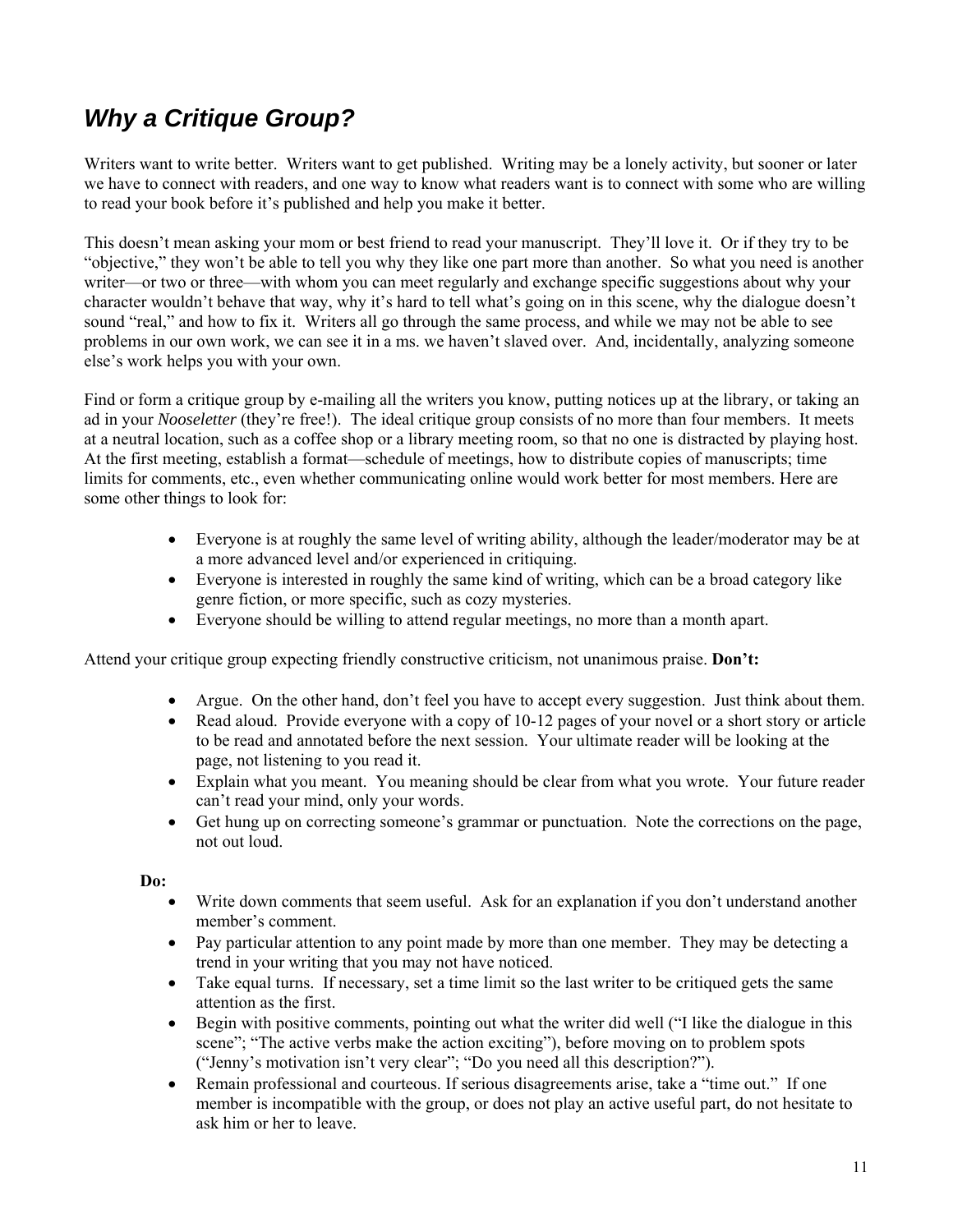*Some chapter members have expressed an interest in forming a critique group. So here's a chance to try it to see if you like it. The following unpublished story has been submitted (anonymously, of course) by a C&D member as a test case. Send your comments, based on the suggestions on the previous page, to the editor [\(newsette@earthlink.net\)](mailto:newsette@earthlink.net), who is an experienced critique group participant, and she will pass them on to the author and reprint some of the most thoughtful and useful (anonymously of course) in the*  Nooseletter*. (copyright notice on page 15 applies.)* 

#### *A Regular Guy*

 Friday, May fifth, was like every other workday at Ridgecrest Partners. Gerald Simmons, the Assistant Accountant, arrived promptly at 8:30, a good half hour before his boss, Charles Winsted, and left at 5:30 sharp. Susan Bannister, his secretary, depended on this, so that she could leave at 5:31.

 Today, also as usual, Gerald carried the same briefcase he had used for years, both coming and going. Today, although no one knew it but Gerald, there was one key difference. Inside his briefcase was \$10,000 in cash—\$10,000 that had, until moments before, rested in the office safe.

 The elevator operator who took Gerald down from his twelfth-floor office saw nothing amiss and joked, "Skipping out early, eh, Mr. Simmons?"

 Gerald did not dignify this ridiculous remark with a reply, but Danny went on in a confidential whisper, "I took your boss down previous. He sure wasn't staying any longer than he had to. He's not a regular guy like you, eh, Mr. Simmons?"

 Gerald smiled slightly but was silent for the rest of the short ride to the ground floor. He stepped out of the elevator and said, "Good night, Daniel."

 Gerald went outside and stood at the bus stop, glancing every now and then at his watch. For a moment, he thought he had missed his bus—it seemed to take longer tonight—but just then the Number 23 came around the corner and stopped.

 As he dropped his token in the box, Gerald nodded to Miguel Garcia, the driver of the bus, and asked him how he was.

"Can't complain," Miguel said.

 "Not much point anyway, is there?" Gerald replied and made his way to the middle of the bus, near the exit. He saw Miguel give him a strange look and wondered if he'd been too friendly tonight.

 He took his usual seat, opened his newspaper, and held it up in front of him. He kept the briefcase on his lap and was conscious of its weight on his legs.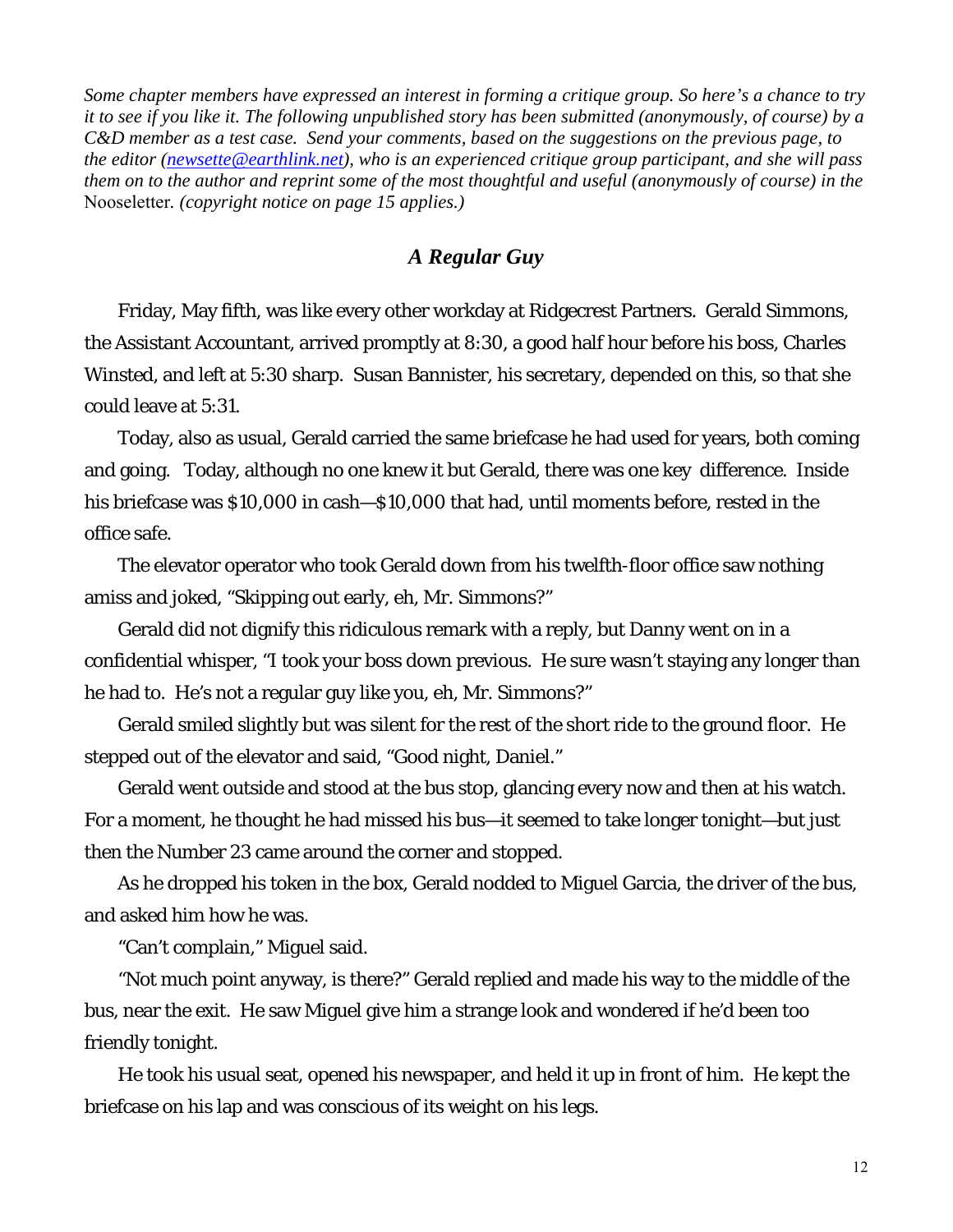#### A Regular Guy/page 2

 The bus seemed to take longer to get to his stop, too, but at last he got off. He walked down Oak Street and turned left onto Appletree Lane, his street. The case was making his hand sweaty. He opened his gate and walked up the path leading to his neat brick house, then fumbled to put his key into the lock.

 He put the briefcase down on the hall table and set about preparing a light supper—a twoegg cheese omelet and a salad. All the while he was eating it, he kept glancing through the kitchen door at the briefcase.

 After supper he washed the dishes he'd used and went into the living room, where he watched the nightly business news. Then he turned off the TV and chose a book from the shelf to read before he went to sleep.

 But just before he went upstairs to his bedroom, he did one last out-of-the-ordinary thing. He picked up the briefcase, went out the kitchen door and, without turning the outside light on, down the steps. He put the briefcase on top of the tool shed, behind some boards where it could not be seen except by someone who knew where to look. Then he went back inside and did not look back.

 On Saturday morning, Gerald was awakened by banging on his front door. When he had thrown on his robe and opened the door, he was surprised to find not only two policeman, but Danny, the elevator operator, standing there. One policeman held up the briefcase.

"Is this yours, Mr. Simmons?"

 "Why..." Gerald was at a loss. How had they found it? "Yes, it is. I must have left it..." He reached for the briefcase, but the policeman held on to it.

"Sorry, sir, it's evidence now."

"I don't understand."

 "In a case of embezzlement," the second policeman informed him. They both looked at Gerald expectantly.

"A—what? Embezzlement?"

 Now Danny spoke up. "We're sorry, Mr. Simmons, but you must know that someone has been embezzling funds from Ridgecrest Partners for some time now."

 Gerald looked at Danny in astonishment, but not just because he sounded very different now from the barely literate elevator operator he'd been the day before.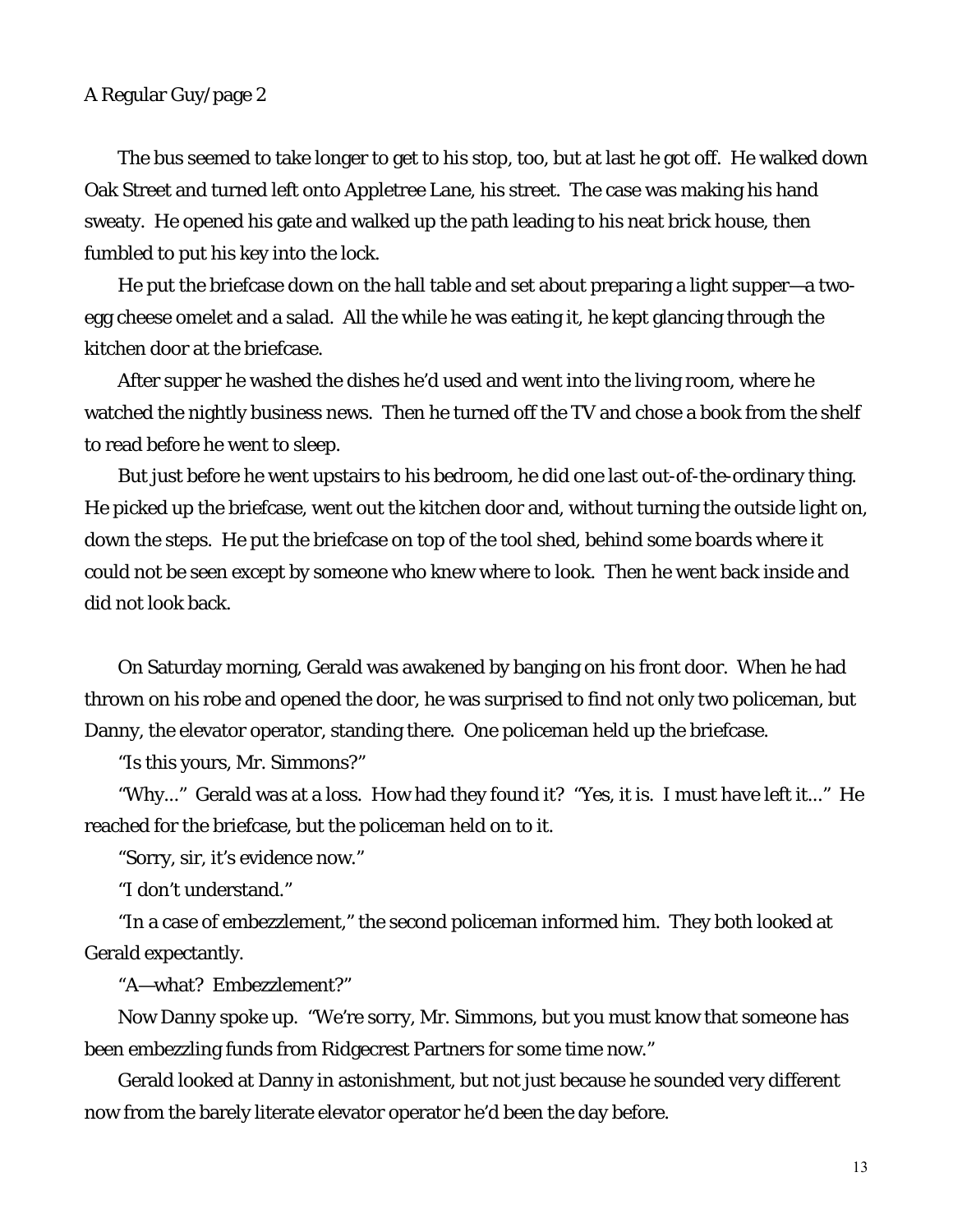"But I thought—"

 "What did you think, Mr. Simmons?" Danny asked, and Gerald understood that his future depended on his answer.

"I thought he was being blackmailed."

 Danny smiled. It must have been the right answer. "Is that what Charles Winsted told you?"

 "He said someone had seen him with a woman who wasn't his wife and was threatening to tell Mrs. Winsted…" Gerald paused. So the money in the safe wasn't Charles Winsted's own. "How did you know…?"

"We were watching him to see how he got the money out of the building…

 "But how did you find out I had the money?" Gerald asked Danny, paying no attention now to the two policemen.

 "It was the way you said good night," Danny told him. "You never did before. You hardly knew I was there."

 Gerald felt his face go red, though his rudeness to Danny was the least of his worries right now. But Danny didn't seem to mind.

 "I went up to the office after I let you off," he went on, "and found out from Susan Bannister that you *didn't* say good night to her. Anyone else, that wouldn't mean much, but you're a man of regular habits, Mr. Simmons, and I knew right away that you were telling us something, even if you didn't mean to give anything away."

 Gerald felt he had to explain. "He asked me to deliver the payment to the person—I didn't know who it was—and threatened to accuse *me* of embezzlement if I—" Gerald's thin shoulders slumped. "I can't lose my job," he said. "What would I do?"

 "We understand that," Danny said. "That's why we've been patient, waiting for proof. I followed you home just to be sure what I suspected was right. I saw you put the briefcase on top of the shed. You were probably asleep at three a.m. when I saw your boss, Charles Winsted, take the briefcase off the shed and sneak away. He didn't get far."

"I see," Gerald said. "Am I under arrest, then?"

 The policemen smiled. Danny said, "We don't want you in the same jail as Charles Winsted, Mr. Simmons. We need you alive and well—to testify against him."